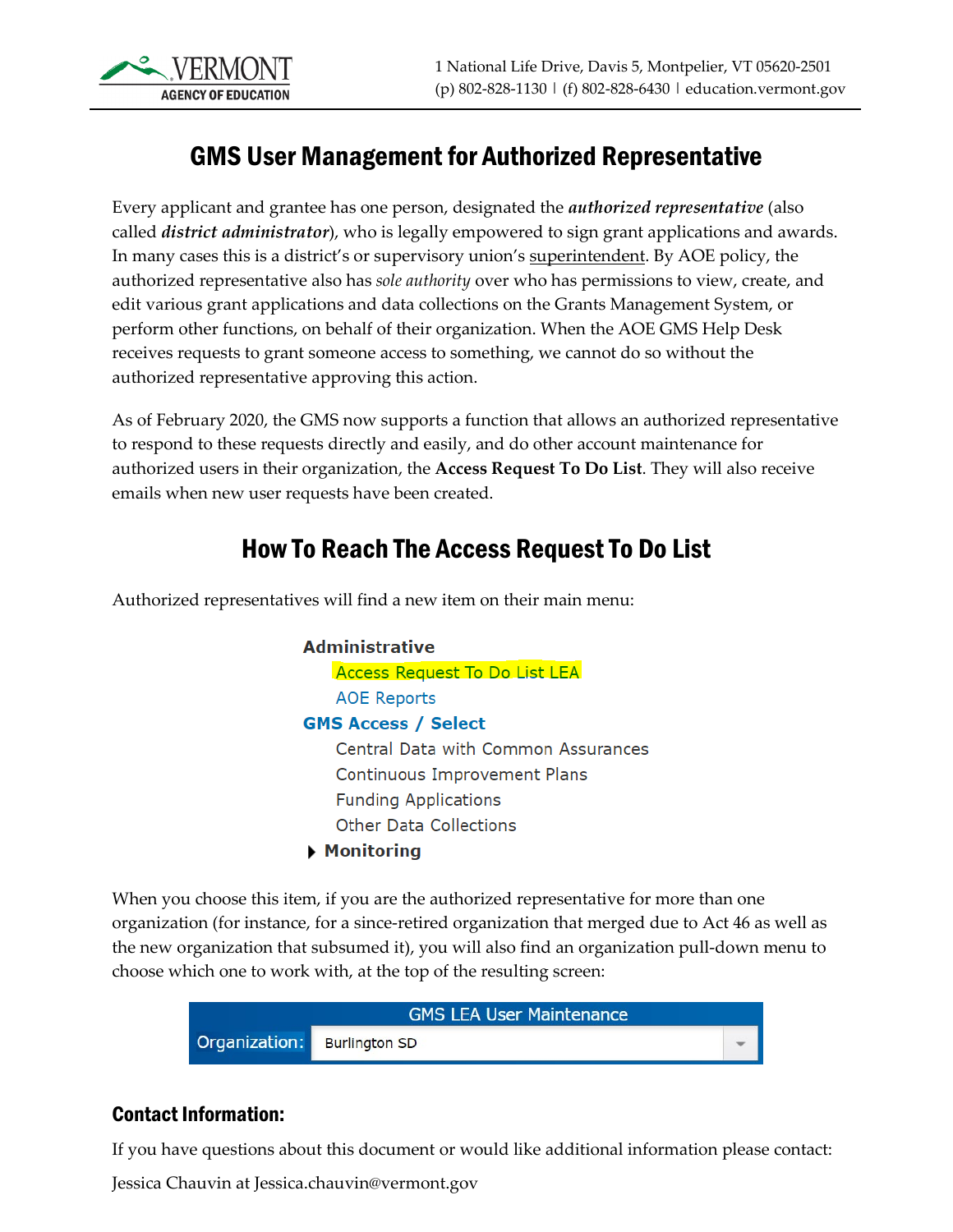Simply use this menu to select the organization whose users you wish to maintain. If you are the authorized representative for only one organization, it will automatically be selected.

### New User Requests

At the top of the Access Request To Do List screen is a section titled **New User Requests**. If anyone has used the **New User** link on the GMS landing page to request access on behalf of your organization, that request will appear here, as in this example:

| H<br>NEW USER REQUESTS                                                                     |                |               |                   |
|--------------------------------------------------------------------------------------------|----------------|---------------|-------------------|
| Name                                                                                       | Date Submitted | <b>Status</b> | Status Date       |
| New User Request For 82-Mt. Mansfield Union February 18, 2020 Submitted To Local<br>School |                |               | February 18, 2020 |

Click anywhere on this row to see the details of the request:

| <b>NEW USER REQUEST</b>      |                                                                                               |
|------------------------------|-----------------------------------------------------------------------------------------------|
|                              | Mt. Mansfield Union School District                                                           |
| First Name:                  | Julie<br>日                                                                                    |
| Last Name:                   | <b>Morris</b>                                                                                 |
| Email:                       | jmorris@mmuusd.org                                                                            |
| Role:                        | LEA Data Entry role requested                                                                 |
|                              | <b>AVAILABLE BUSINESS ROLES</b><br><b>BUSINESS ROLES TO ASSIGN</b>                            |
| lea21Century<br>applications | Create and edit 21CCLC grant<br>assign                                                        |
| <b>leaBEST</b>               | Create and edit BEST/Act230 and<br>Innovation grant applications<br>$\textsf{assign}$ $\star$ |
|                              | <b>ACCEPT</b><br><b>REJECT</b><br><b>CLOSE</b>                                                |

At the top you can see the details of the request, including the name, email address, and a level of access requested (this is only advisory; it's up to you what permissions to give). Below, you have a list of roles to assign, in a scrolling list.

If the request is to be denied, click **Reject**. The requester will receive an email informing them the request was denied.

To accept the request, you must first select one or more permissions. There's an explanation of the permissions at the bottom of this document, and each one also includes a brief explanation. Simply click **assign** for each one the person should have, to move it from the left to the right. Note that you will typically give nearly everyone leaViewOnly (allows them to see, but not

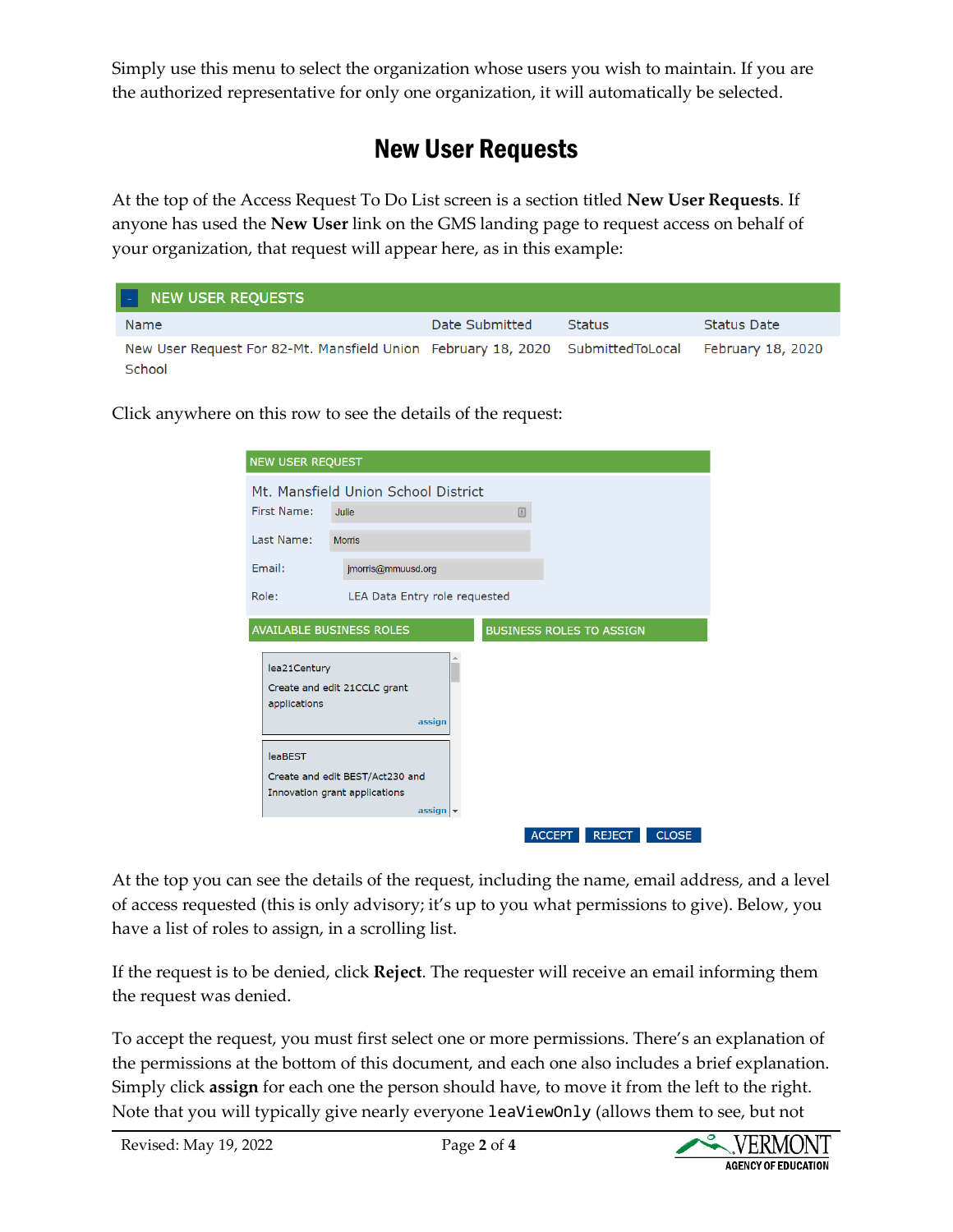affect, all grant applications, data collections, and payments in the GMS), and almost never give anyone leaDataEntry (this lets them edit and create everything in the system). Give the smallest amount of permissions necessary for them to do their job, then click **Accept**. They will be emailed of the acceptance of their request and given their one-time starter password.

## Creating A New User Manually

In the upper right is a **New User** button:



Click this to create a new user account for your organization without waiting for them to submit a request. The resulting screen looks just like the one shown above, save that the First Name, Last Name, and Email Address fields are open for you to type into. Simply enter the name and email address, assign permissions as above, and click **Add**.

### Removing A User's Access

Below the **New User Requests** section there is a **District Users** section which lists all the users and their permissions, consisting of entries like this:

| John Alberghini     | john.alberghini@mmuusd.org | leaViewOnly, leaDistrictAdmin                                                |
|---------------------|----------------------------|------------------------------------------------------------------------------|
| Jennifer Cote       | jenn.cote@cesuvt.org       | leaViewOnly, leaBusinessManager                                              |
| <b>Becky Giroux</b> | becky.giroux@cesuvt.org    | leaTobacco, leaViewOnly, leaIDEA,<br>leaPerkins, leaBusinessManager, leaBEST |

Simply click on any of these to bring up the same screen as for new user requests, showing their existing account and permissions. You can then click **Remove** to remove their access entirely.

## Changing User Permissions

From the same screen as above, you can also use **assign** and **unassign** to add and remove permissions. Those on the right will be the permissions they have when you're done. Click **Update** to save these changes.

#### What Do All These Permissions Mean?

Most of the permissions are named for a particular grant program such as  $21<sup>st</sup>$  Century or BEST/Act230, and give permissions to create the corresponding grant applications, edit them, and submit them to the authorized representative. (Only the authorized representative can agree to assurances or submit to the AOE.) In some cases, a single permission is used to grant